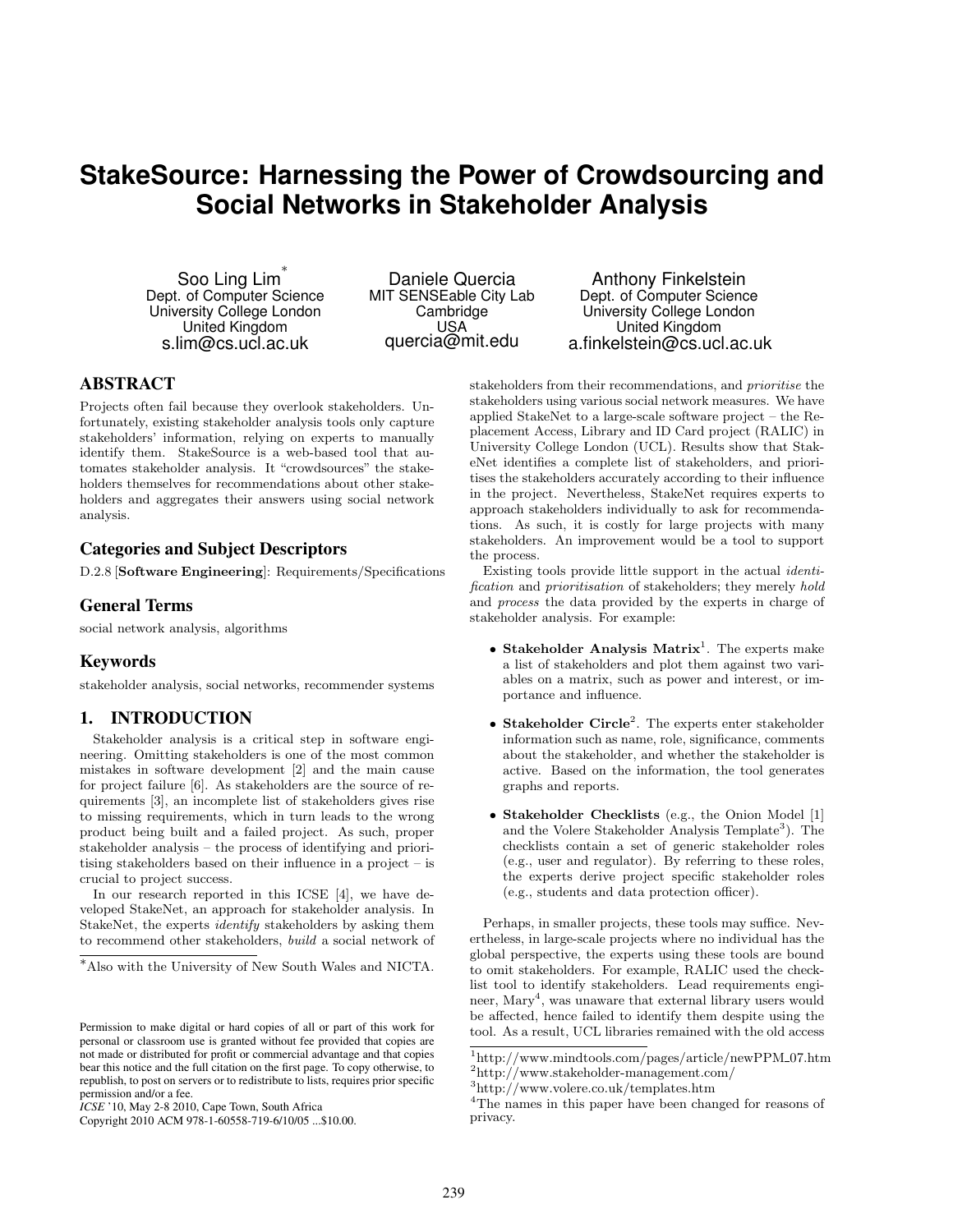control system. Mary is not to blame. In such a large project with more than 60 stakeholder groups, the odds were low for her to know about the external library users, unless Janet, the library systems manager, told her about Matthew, the memberships officer, who then revealed that external library users would be affected. An important question then arises: how do we make that happen?

The answer comes from a new approach that enables us to exploit the knowledge contained in diverse communities of people [7]. Crowdsourcing – or in this case, stakeholdersourcing. Instead of having the experts approach stakeholders for recommendations, the tool should automatically source the stakeholders for help. Ideally, by using the tool, all the experts need to do is start off with an initial incomplete set of stakeholders, and the tool should automatically return a complete and prioritised list of stakeholders. This is what we set out to achieve with StakeSource described in the next section.

# 2. STAKESOURCE

StakeSource relieves the experts from the burden of stakeholder analysis by providing four features.

#### Feature 1: Identify Stakeholders

StakeSource returns a complete set of stakeholders based on initial stakeholders that the experts provide.

Example. StakeSource asks Mary to list down the stakeholders she knows about in the format  $\leq$ name, role, email address>. For example, Mary makes an entry <Janet, library systems manager, j.lib@ucl.ac.uk>. Based on the list of stakeholders that Mary enters, StakeSource returns a list of stakeholders and their roles, including external library users – the stakeholder Mary overlooked.

How StakeSource does it. StakeSource identifies stakeholders by asking stakeholders to recommend other stakeholders. To use the tool, the experts start by creating the project and entering the project details such as project description and scope items. StakeSource uses these details to inform stakeholders about the project when it asks for their recommendations.

StakeSource prompts the experts for initial stakeholder roles by asking them to list down the user, developer, legislator, and decision-maker roles in the project, using a wizard. For each role, the experts tell StakeSource about the initial stakeholders by entering their names, roles, and email addresses. StakeSource sends an email to each initial stakeholder, asking him or her to recommend other stakeholders. The email contains a link that will bring the stakeholder to a recommendation form (Figure 1) with hints about how to recommend. Each stakeholder recommendation is in the format  $\langle$ name, role, salience (the level of influence a stakeholder has on the project), email address>. If a stakeholder is aware of a role but is not aware of the stakeholders with that role, he is allowed to recommend only the role. In that case, StakeSource associates that recommendation to all the stakeholders with the same role who are identified so far.

Each time a new stakeholder is recommended, StakeSource sends an email to the new stakeholder requesting recommendations about other stakeholders. This procedure is called the snowballing technique [5], whereby the group of stakeholders identified by StakeSource builds up like a snowball



A Recommend | EDemo network diagram | 0 About Us | 2 Contact Us Hello Soo Ling Lim, please make your recommendations for the project: RALIC Project



& Scope items

Figure 1: Recommendation form.

rolled down a hill. Eventually, few additional stakeholder roles are identified in each round of requests. When no additional roles are identified in one round of requests, the experts stop the process, and StakeSource returns a list of identified stakeholders and their roles.

#### Feature 2: Prioritise Stakeholders

StakeSource prioritises stakeholder roles and stakeholders by their characteristics using social network measures  $[4]$  such as betweenness centrality, closeness centrality, and PageRank.

Example. Mary wants to mediate between stakeholders with conflicting requirements. She chooses the *betweenness* centrality measure (Figure 2 Panel A) to prioritise brokers between disparate clusters of stakeholders. Among the brokers, StakeSource identifies "Estates" as a good broker, and within Estates, Martin is a better broker than Richard.

How StakeSource does it. StakeSource aggregates each stakeholder's private judgements about a stakeholder's influence in the project into a collective decision. Using the stakeholders' recommendations, StakeSource draws a social network with the stakeholders as nodes, and their recommendations as directed edges: S1 links to S2 if S1 believes S2 to be a stakeholder. StakeSource provides two levels of social network: *scope item* and *project*. At the *scope item* level, the salience in each recommendation determines the weight of the link. At the *project* level, StakeSource combines scope-level recommendations such that if S1 recommends  $S2$  in  $N$  number of scope items,  $N$  determines the weight of the link.

StakeSource prioritises the different stakeholder characteristics for a stakeholder S using different social network measures [5] as follows.

∙ Betweenness centrality ranks S by summing the number of shortest paths between other pairs of stakeholders that pass through S.

 $v.0.1$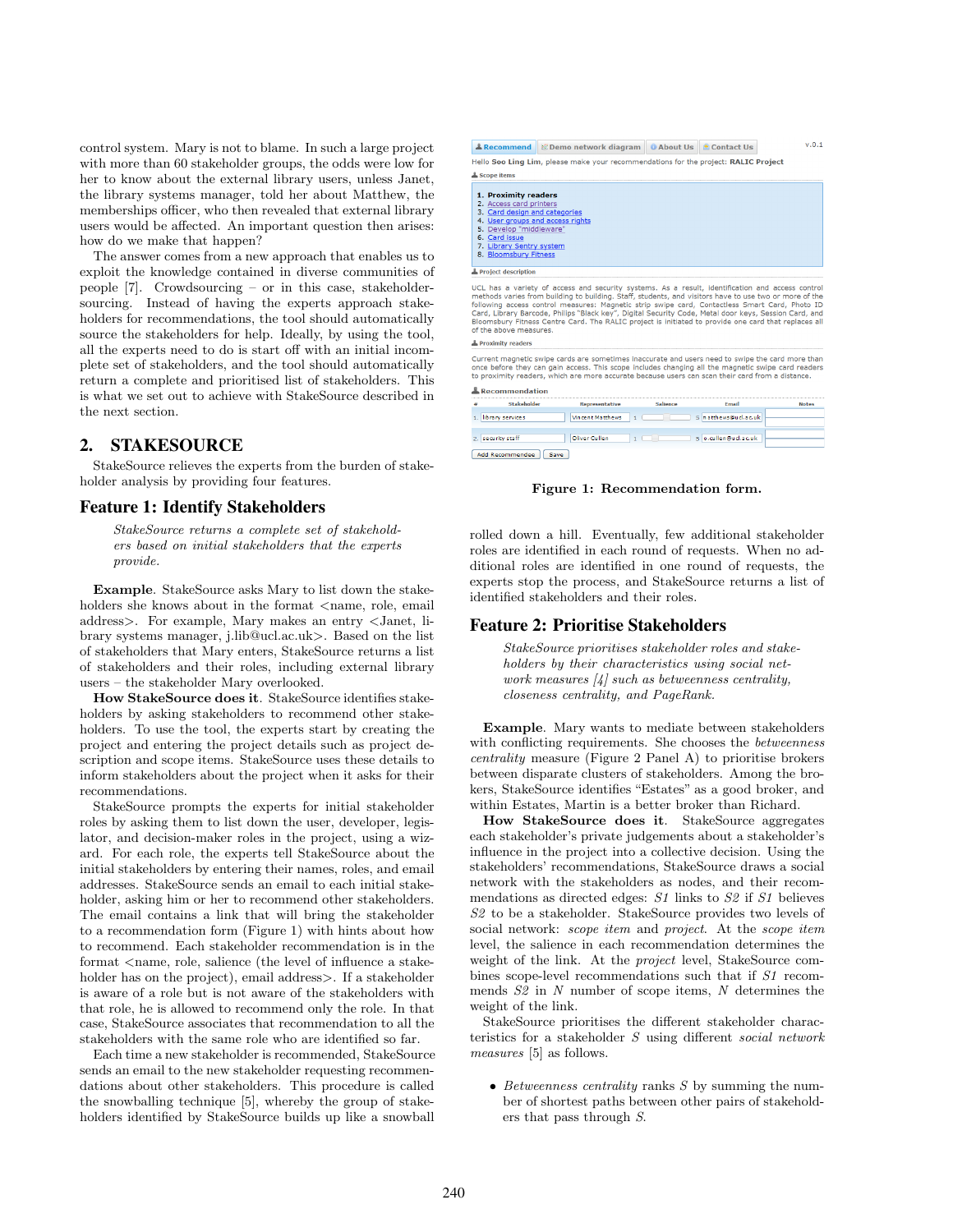

Figure 2: The three panels (A, B, and C) of StakeSource's user interface.

- ∙ Load centrality ranks S by the total amount of recommendations passing through  $S$  from adjacent stakeholders.
- ∙ Closeness centrality ranks S based on S's distance to all other reachable stakeholders from S.
- ∙ PageRank ranks S in terms of S's relative importance to all other stakeholders. The rank is defined recursively and depends on the number and rank of all the stakeholders that recommend S.
- ∙ Degree centrality ranks S based on the number of direct connections S has, both to and from other stakeholders.
- ∙ Out-degree centrality ranks S based on the number of recommendations that  $S$  makes and the recommendations' weights.
- ∙ In-degree centrality ranks S based on the number of recommendations that S receives and the recommendations' weights.

For each measure, StakeSource produces a prioritised list of stakeholder roles, and for each role a prioritised list of stakeholders. To improve the quality of prioritisation, the experts can merge similar recommended roles (e.g., PhD student and research student), and different names referring to the same person.

# Feature 3: Identify Potential Problems

StakeSource highlights stakeholders who may have problems with their involvement or communication.

Example. StakeSource tells Mary that security head Nicholas may have involvement problems (e.g., lack of time or interest in the project) and more effort is required to keep him engaged. Mary adjusts the sensitivity slider in Figure 2 (Panel B): the more sensitive the tuning, the more stakeholders with potential problems are returned. This helps Mary explore stakeholders with potential problems in the various states of sensitivity.

How StakeSource does it. For potential involvement problems, StakeSource finds stakeholders who rank high in degree centrality but low in betweenness centrality. For potential communication problems, StakeSource finds stakeholders who rank high in betweenness centrality but low in closeness centrality. The slider determines the allowable differences between the rank. When the slider is in a more sensitive mode, the allowable difference is less.

### Feature 4: Display Stakeholder Information

For each stakeholder, StakeSource displays the following information: name, role, photo, the scope items they are recommended for, and comments from other stakeholders. It also visualises the stakeholder's position on the network, who they recommend, and their rank as different kinds of stakeholders.

Example. Using the search function, Mary finds Richard's node and the network diagram in Figure 2 (Panel C) highlights his node. Mary clicks on the node to pop up Richard's profile and find out what he looks like, his role in the different scope items, unavailability on Wednesdays, and rank as a different kind of stakeholder. Hovering over Richards's